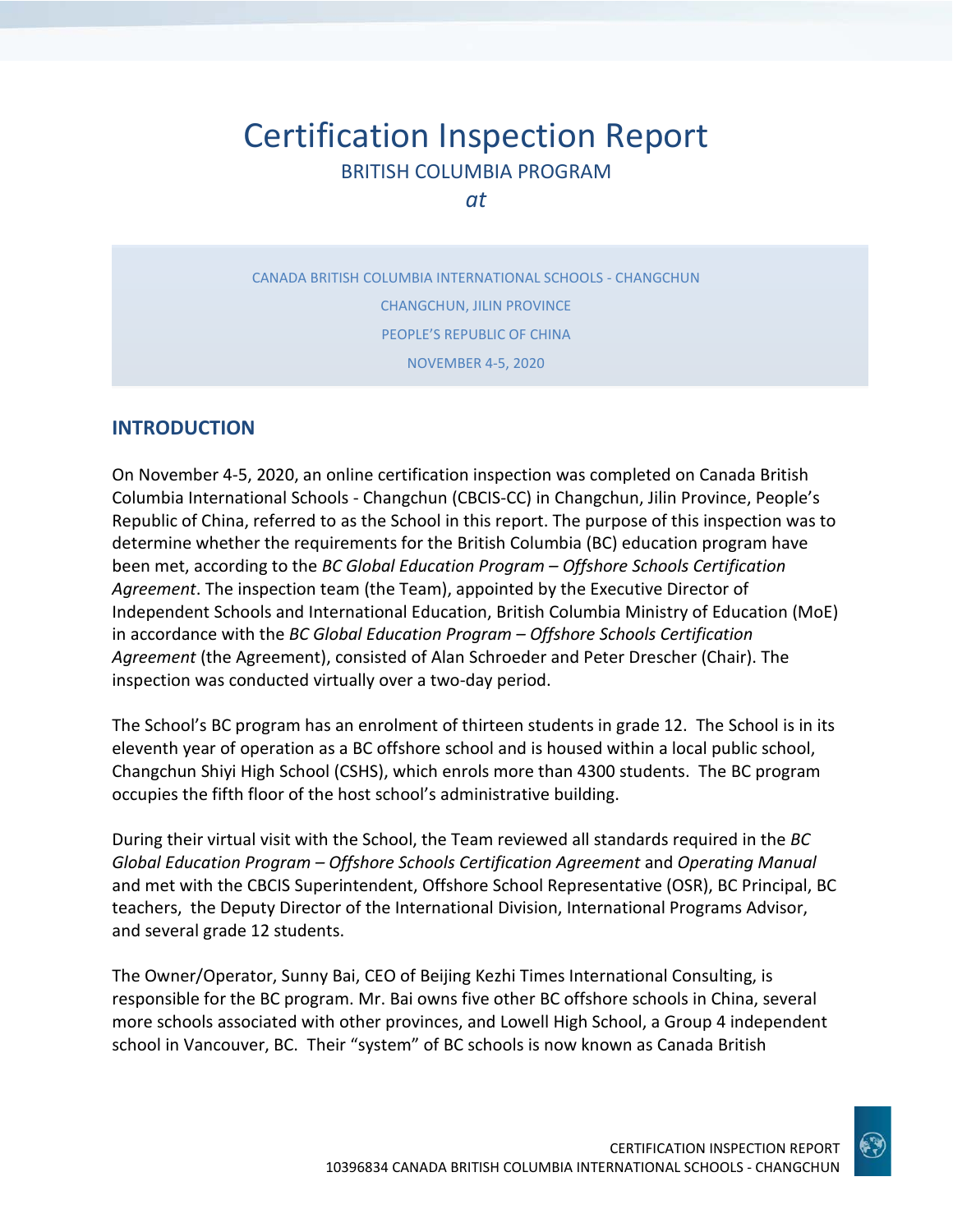Columbia International Schools or CBCIS.

The BC program's mission is stated as follows:

*We are dedicated to preparing our students for success in a rapidly changing world by providing a supportive learning environment that recognizes and respects individual differences, encourages students to challenge personal limits and promotes excellence.*

 $\overline{\phantom{a}}$ 

The School's values and beliefs centre around the following:

*We are student-centred with focus on new curriculum learning and success for all students. We believe that all persons in our school are learners and responsible for ensuring that learning is centred on the student.*

Students graduating from the program obtain a BC Dogwood Diploma.

During the past two years, the Jilin Province education authorities have not permitted the intake of new students. This has affected all international programs in the Province. As a result, the School only has a small cohort of thirteen Grade 12 students, and, unless circumstances change in a timely manner, this could be the final year of the BC program in Changchun.

The Team would like to thank Canada British Columbia International Schools - Changchun for its cooperation and preparedness for the inspection visit.

| report.                                                                                |                                            |                             | The School has satisfactorily addressed requirements contained in the previous inspection |
|----------------------------------------------------------------------------------------|--------------------------------------------|-----------------------------|-------------------------------------------------------------------------------------------|
| Requirement<br>Met                                                                     | $\Box$ Requirement<br><b>Partially Met</b> | Requirement<br>ப<br>Not Met | $\boxtimes$ Not<br>Applicable                                                             |
| Comment:<br>There were no requirements contained in the previous inspection report.    |                                            |                             |                                                                                           |
| The School and CBCIS had taken action on three of the four suggestions in the previous |                                            |                             |                                                                                           |

report. The fourth, pertaining to developing a marketing plan for the School was put on hold as the School was not permitted to enrol new students for this school year.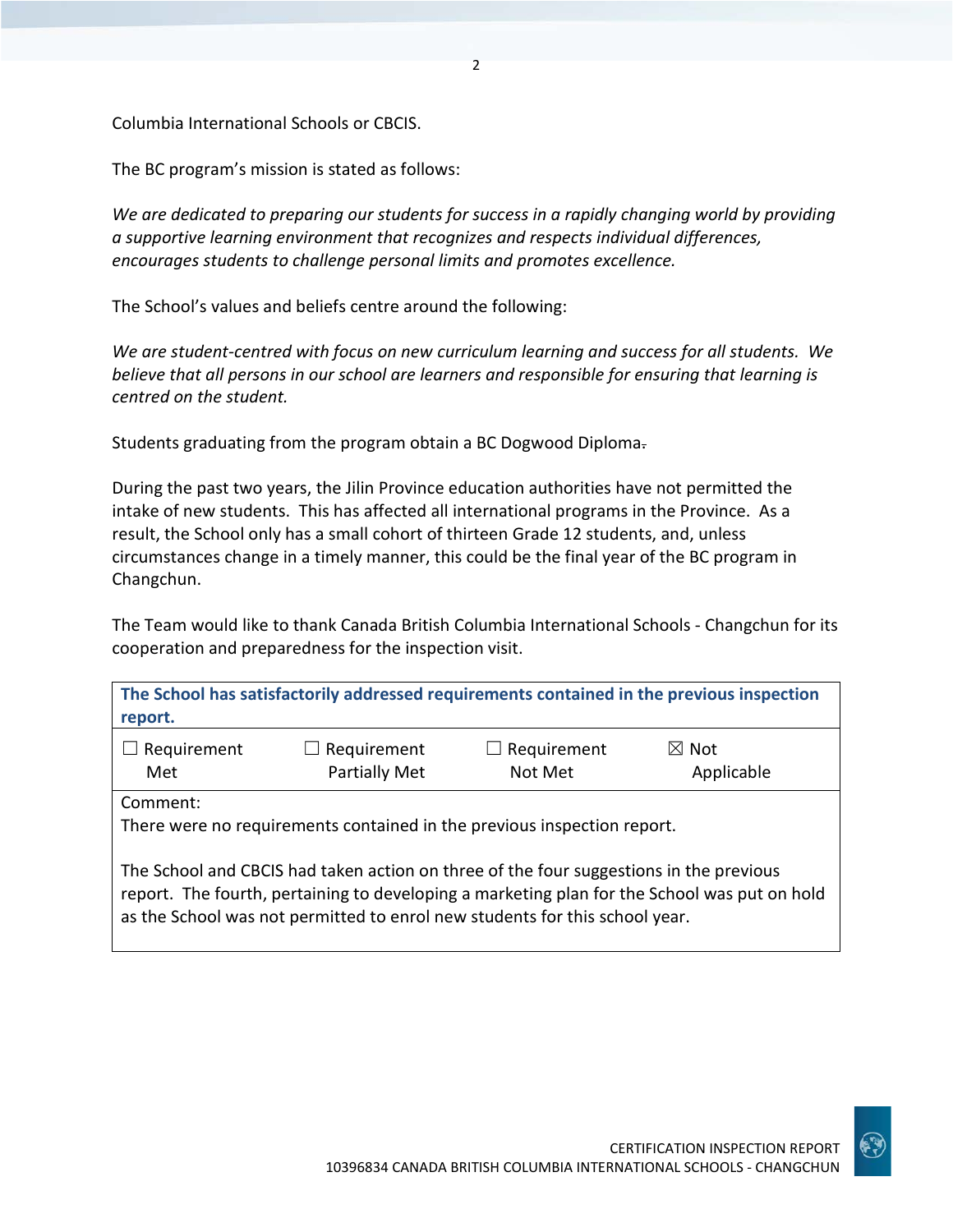#### **BUSINESS PLAN 1.0**

|                                | confirming the sustainability of the program. | The Owner/Operator has submitted a business plan to the BC Ministry of Education,                                                                                                                                                                                                                                                                                                                                                                                                                                                                                                                                                                                                                                                                                                                                                                 |  |
|--------------------------------|-----------------------------------------------|---------------------------------------------------------------------------------------------------------------------------------------------------------------------------------------------------------------------------------------------------------------------------------------------------------------------------------------------------------------------------------------------------------------------------------------------------------------------------------------------------------------------------------------------------------------------------------------------------------------------------------------------------------------------------------------------------------------------------------------------------------------------------------------------------------------------------------------------------|--|
| $\boxtimes$ Requirement<br>Met | Requirement<br>Partially Met                  | Requirement<br>Not Met                                                                                                                                                                                                                                                                                                                                                                                                                                                                                                                                                                                                                                                                                                                                                                                                                            |  |
| Comment:                       | growth plan beyond the current school year.   | The BC program has a current enrolment of thirteen students, all of whom are in grade 12.<br>The small enrolment is the result of restrictions that the provincial Development and Reform<br>Commission and Department of Education have placed on the recruitment of new students<br>into international programs province-wide over the past two years. In 2018/19, prior to<br>recruitment restrictions, the School had an enrolment of 55 students. The provincial<br>Department of Education has not yet provided guidance regarding student recruitment for<br>the 2021/22 school year although BC program stakeholders comment that based on annual<br>practice, guidance could come in April or May 2021. Given the lack of clarity from the<br>provincial Department of Education, the School has not committed resources to developing a |  |
|                                | plan and prepare for the 2021/22 school year. | BC program staff indicated that a decision as late as April 2021 would leave enough time to                                                                                                                                                                                                                                                                                                                                                                                                                                                                                                                                                                                                                                                                                                                                                       |  |
| efforts.                       |                                               | This year, the Principal, the Advisor to the International Director and the teaching staff have<br>made it a high priority to ensure that the remaining thirteen grade 12 students in the School<br>make a smooth transition to the next stage of their educational journey. They are doing<br>everything they can to ensure that these students have a successful year, are well positioned<br>to make informed choices regarding their post-secondary plans and their parents are well<br>informed of the educational pathways open to them. The School is to be commended for its                                                                                                                                                                                                                                                              |  |

#### Commendation:

The School is commended for its efforts to ensure that its thirteen grade 12 students have a successful year, are well positioned to make informed choices regarding their postsecondary plans and their parents are well informed of the educational pathways open to them.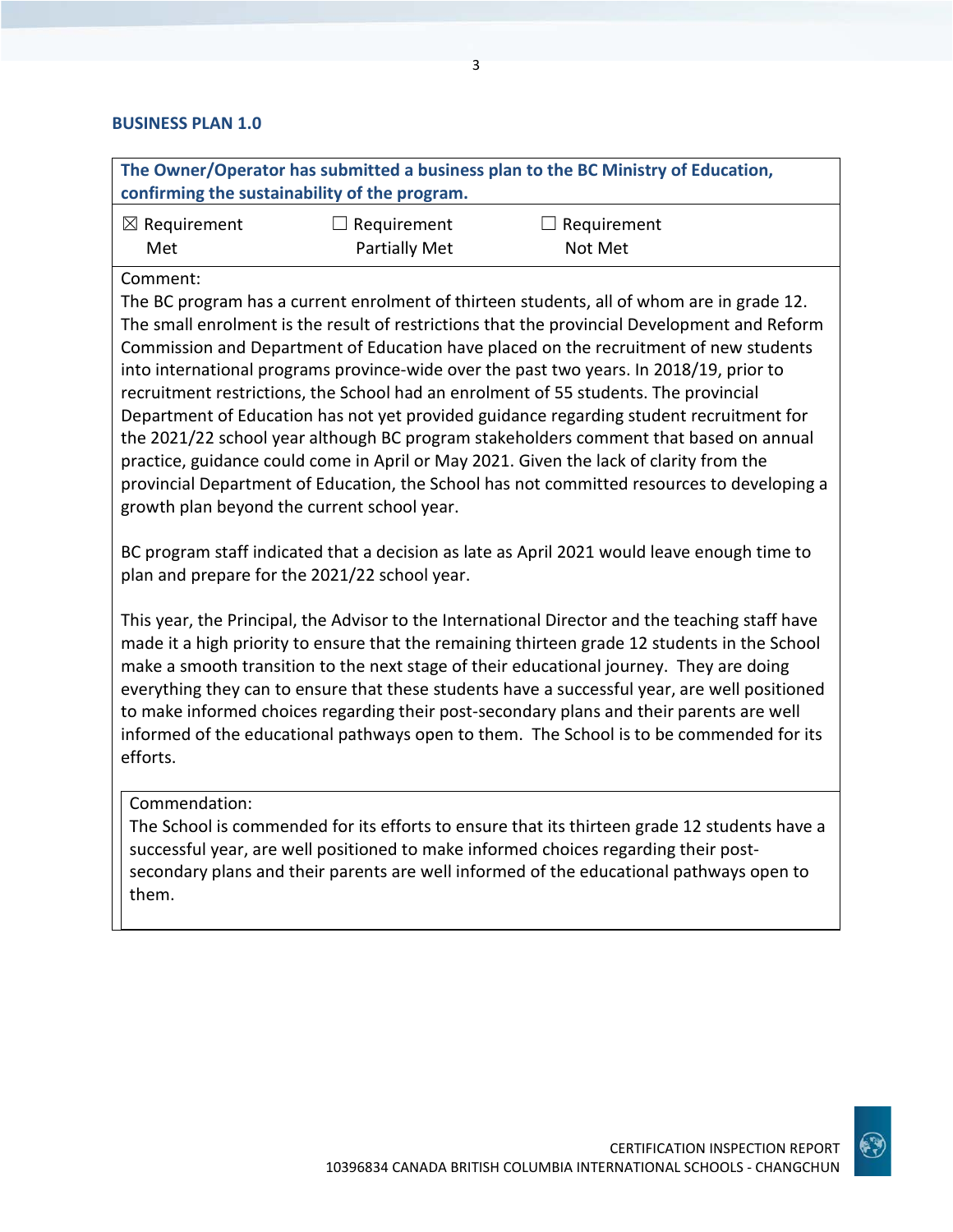#### **INSPECTION CATALOGUE 2.0**

| 2.02 The Owner/Operator meets all requirements as set forth in the BC Global Education<br>Program Offshore Schools Certification Agreement (the Agreement).                                                                                                                                                    |                                                                       |                                                                                        |  |
|----------------------------------------------------------------------------------------------------------------------------------------------------------------------------------------------------------------------------------------------------------------------------------------------------------------|-----------------------------------------------------------------------|----------------------------------------------------------------------------------------|--|
| $\boxtimes$ Requirement<br>Met                                                                                                                                                                                                                                                                                 | Requirement<br><b>Partially Met</b>                                   | Requirement<br>Not Met                                                                 |  |
| Comment:                                                                                                                                                                                                                                                                                                       | The Owner/Operator meets the requirements set forth in the Agreement. |                                                                                        |  |
| The Owner/Operator owns a system of six BC offshore schools in China, under the Canada<br>British Columbia International Schools (CBCIS) brand, and an independent school in<br>Vancouver.                                                                                                                     |                                                                       |                                                                                        |  |
| The Owner/Operator employs a BC-based superintendent that is responsible for supporting<br>system schools and teachers with curriculum implementation, professional development and<br>program administration. The Team appreciated the opportunity to meet with the<br>superintendent during this inspection. |                                                                       |                                                                                        |  |
|                                                                                                                                                                                                                                                                                                                |                                                                       |                                                                                        |  |
|                                                                                                                                                                                                                                                                                                                |                                                                       | 2.03 The Owner/Operator has written approval from the appropriate government entity to |  |

| operate the offshore school, as outlined in section 5.03 of the Agreement. |                                                              |                                                                                                                                                                                       |  |
|----------------------------------------------------------------------------|--------------------------------------------------------------|---------------------------------------------------------------------------------------------------------------------------------------------------------------------------------------|--|
| $\boxtimes$ Requirement<br>Met                                             | $\Box$ Requirement<br><b>Partially Met</b>                   | $\Box$ Requirement<br>Not Met                                                                                                                                                         |  |
| Comment:                                                                   | premises of Changchun Shiyi High School until July 15, 2021. | The Team verified that the School possesses a letter dated May 28, 2018 from the Changchun<br>Education Bureau that authorizes the operation of the BC Offshore School Program on the |  |

| 2.04-2.05 The School meets local building, safety and cafeteria codes and regulations. The<br>facilities are deemed to be suitable to support the BC program.                                                                                                                   |  |  |  |  |
|---------------------------------------------------------------------------------------------------------------------------------------------------------------------------------------------------------------------------------------------------------------------------------|--|--|--|--|
| $\boxtimes$ Requirement<br>$\Box$ Requirement<br>Requirement<br>Partially Met<br>Met<br>Not Met                                                                                                                                                                                 |  |  |  |  |
| Comment:<br>The Team verified that the facilities are deemed to be suitable to support the BC program.                                                                                                                                                                          |  |  |  |  |
| The Team reviewed a Fire Acceptance Document issued to the host school by the Fire Brigade<br>of Luyuan District dated January 16, 2017, a "Food Business License" issued by the<br>Changchun Food and Drug Administration Luyuan District Branch with validity until March 26, |  |  |  |  |

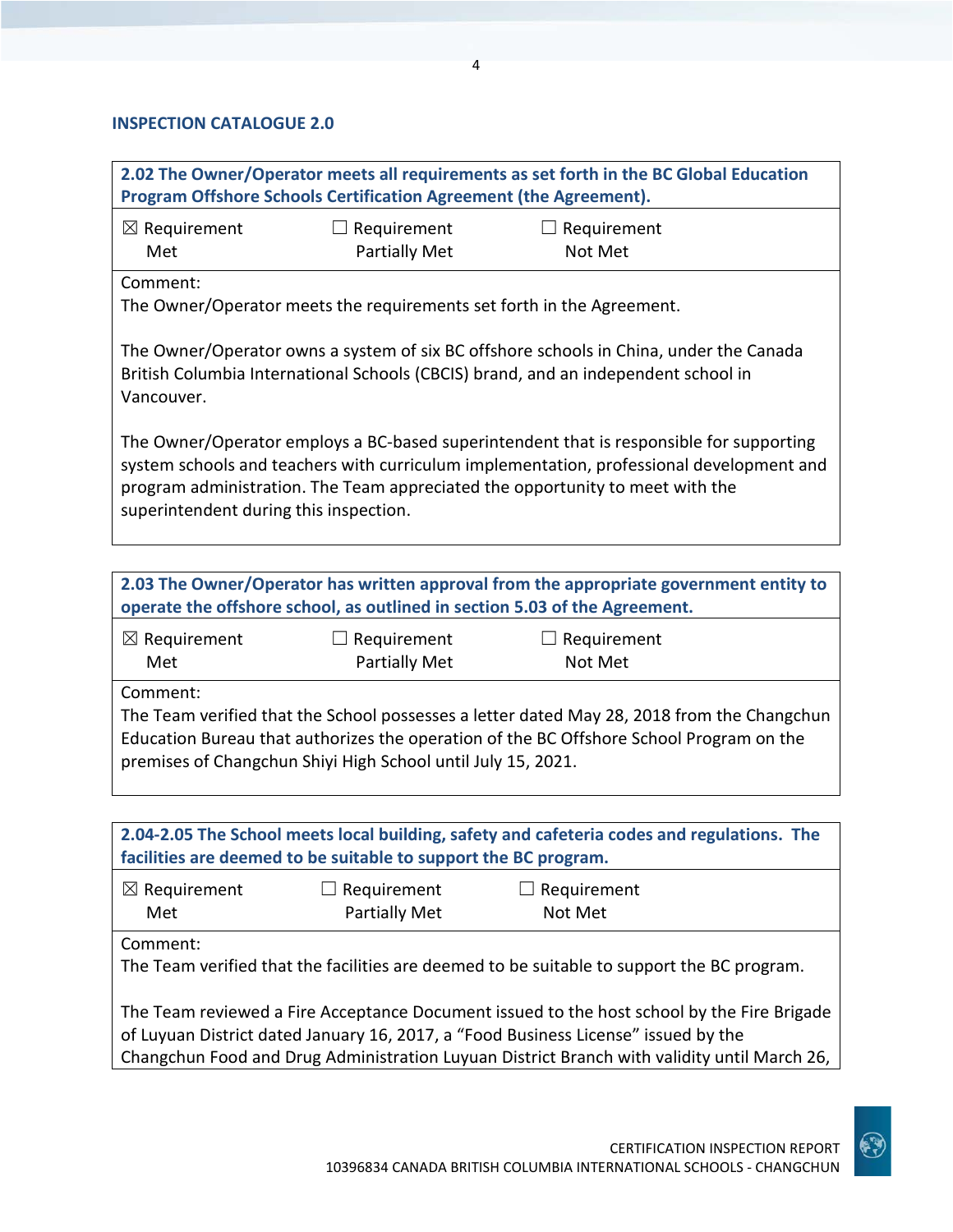2022 and an Institution Legal Person Certificate issued to the host school with validity until November 2, 2022.

The School's emergency response manual, prepared by the CBCIS system, is extensive and contains procedures for a variety of incidents and emergencies. The Team also reviewed a plan for temporary or permanent closure of the School in case of fire, earthquake, and other security related issues. It has been vetted by the Offshore School Representative for accuracy and functionality.

The School conducts four emergency drills each school year with a focus on fire, earthquake, emergency evacuation and accidents. The first drill is scheduled for November 13, 2020.

In response to the COVID-19 pandemic, the host school has created a detailed Emergency Plan for COVID-19 Prevention and Control Work. The plan has been translated into English for the benefit of the BC program.

The BC program is located on the fifth floor of the host school's administrative building. The BC program has five classrooms, two computer labs equipped with 72 computers, four office areas for staff members, a library, a large multifunction theatre room that seats 150 people and two open areas that are popular among students for formal and informal collaboration.

**2.06 Offshore School Representative (OSR) - The Owner/Operator must appoint an individual to act as offshore school representative. This individual must be confirmed by the province and must meet all of the requirements set out in section 14 of the Agreement.**

| $\boxtimes$ Requirement | $\Box$ Requirement   | $\Box$ Requirement |
|-------------------------|----------------------|--------------------|
| Met                     | <b>Partially Met</b> | Not Met            |

Comment:

The Offshore School Representative (OSR) is an experienced educator and administrator and has been an OSR in BC offshore schools for many years.

He meets the requirements and responsibilities as described in section 14 of the Agreement. He is aware of his obligation to report critical information relating to changes in the operation of the School or ownership structure that could significantly impact the School's operations.

The Team examined the OSR's job description and confirms that it meets the duties outlined in the Agreement including that he legally represents the Owner/Operator in dealings with the Ministry in his function as the liaison between the two authorities.

The OSR is also the OSR for five other non-CBCIS BC offshore schools.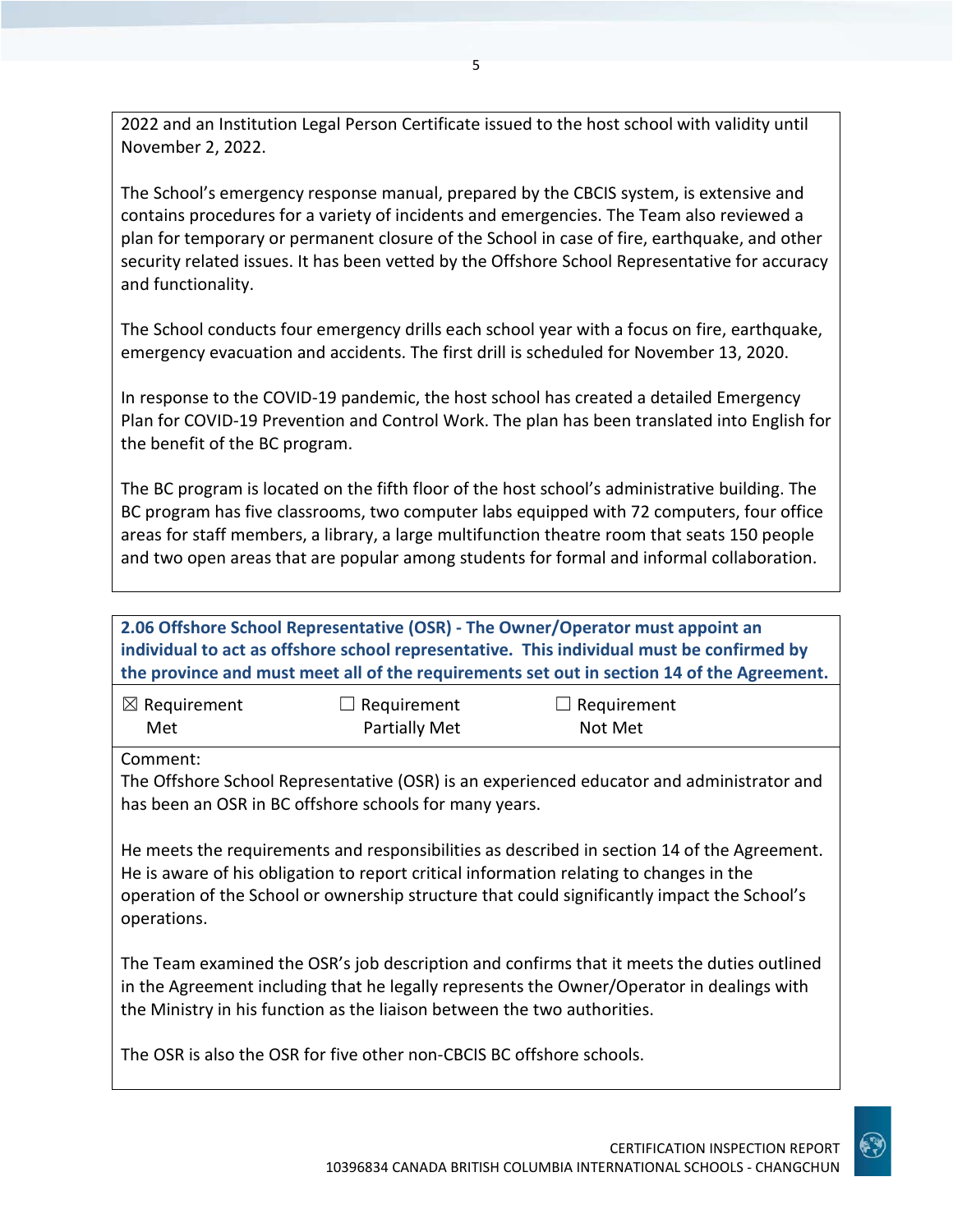| catalogue for offshore schools.                   |                                                                                                                                                                                                                                                                                 | 2.07 The Principal meets the requirements as outlined in section 2.07 of the inspection                                                                                                                                                                                                                                                                                   |  |  |
|---------------------------------------------------|---------------------------------------------------------------------------------------------------------------------------------------------------------------------------------------------------------------------------------------------------------------------------------|---------------------------------------------------------------------------------------------------------------------------------------------------------------------------------------------------------------------------------------------------------------------------------------------------------------------------------------------------------------------------|--|--|
| $\boxtimes$ Requirement<br>Met                    | Requirement<br><b>Partially Met</b>                                                                                                                                                                                                                                             | Requirement<br>Not Met                                                                                                                                                                                                                                                                                                                                                    |  |  |
| Comment:                                          |                                                                                                                                                                                                                                                                                 | The Principal of the School is new to the position this year, replacing the previous principal<br>who retired. The Principal has almost 20 years of experience in the BC education system,<br>offshore and in BC, as an educator and administrator at the K-12 and postsecondary levels.                                                                                  |  |  |
| inspection catalogue.                             | The Team examined the Principal's job description, which is standard among CBCIS schools. It<br>also reviewed the Independent Personal Services Agreement (contract) of the Principal. The<br>Team confirms that both documents satisfy the requirements of section 2.07 of the |                                                                                                                                                                                                                                                                                                                                                                           |  |  |
| education.                                        |                                                                                                                                                                                                                                                                                 | Despite working remotely, the principal has developed a productive relationship with host<br>school staff and has provided strong support to his teacher colleague and to the School's<br>remaining students as they complete their grade 12 studies and prepare for postsecondary                                                                                        |  |  |
| Commendation:                                     | grade 12 studies and prepare for the next stage in their education journey.                                                                                                                                                                                                     | The Principal is to be commended for his oversight and support of the School despite having<br>to continue to work remotely. He is also to be commended for developing positive<br>productive working relationships with the onsite staff, for providing strong support to his<br>teacher colleague and supporting the School's remaining students as they complete their |  |  |
| of the inspection catalogue for offshore schools. |                                                                                                                                                                                                                                                                                 | 2.08 The School meets the administrative support requirements as outlined in section 2.08                                                                                                                                                                                                                                                                                 |  |  |
| $\boxtimes$ Requirement<br>Met                    | Requirement<br><b>Partially Met</b>                                                                                                                                                                                                                                             | Requirement<br>Not Met                                                                                                                                                                                                                                                                                                                                                    |  |  |
| Comment:                                          |                                                                                                                                                                                                                                                                                 | The School meets the requirements for administrative support. Given the limited student<br>enrolment this year, the Principal, currently working remotely from British Columbia, is<br>supported by an onsite BC-certified teacher who performs many of the administrative duties                                                                                         |  |  |

that would commonly be performed by local administrative staff, such as maintaining student files and preparing for graduation assessments. The teacher has expressed interest in developing her administrative skills and appreciates the experience that this additional work provides.

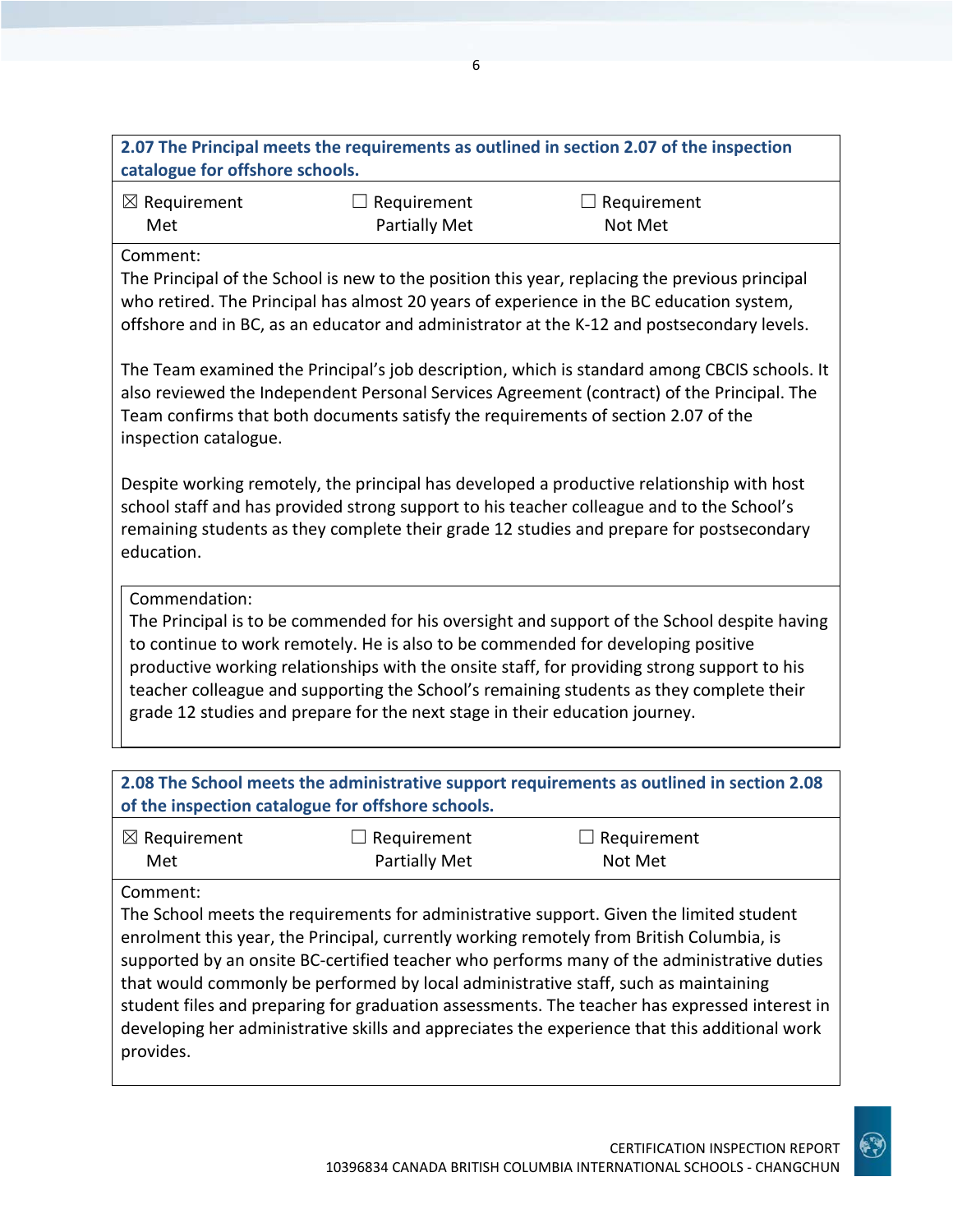The Deputy Director of the host school's International Division acts as a liaison between the BC program and the host school. She has played an integral role in BC program advocacy in addition to holding responsibilities in areas such as program development and obtaining work and residence permits for the School's foreign staff.

7

The host school's former international director, who was one of the BC program's founders, remains actively involved as a BC program advocate and advisor to the International Director. He maintains a number of responsibilities in support of the School's day to day operations.

The School is also supported at the system level by a BC-based superintendent of BC programs who provides support in the areas of program administration, curriculum implementation and professional development. The CBCIS system also provides postsecondary advising services to the School's students.

The School meets the required bandwidth standard established by the Ministry of Education.

The School employs the TESS administrative software and school information system to store and transmit school and student data to the Ministry of Education.

Commendation:

The Team commends and thanks the host school leaders for their strong commitment and dedication to the School and its students over the 10-year history of the BC program.

| <b>Inspection Catalogue for offshore schools.</b> |                                     | 2.09 The School meets the Student Record requirements as outlined in section 2.09 of the                                                                                                                                                                                     |
|---------------------------------------------------|-------------------------------------|------------------------------------------------------------------------------------------------------------------------------------------------------------------------------------------------------------------------------------------------------------------------------|
| $\boxtimes$ Requirement<br>Met                    | Requirement<br><b>Partially Met</b> | $\Box$ Requirement<br>Not Met                                                                                                                                                                                                                                                |
| Comment:<br>report cards.                         |                                     | The Team reviewed a sampling of student records and confirmed the presence of all required<br>elements including BC program registration form, English language entrance assessment<br>results, Permanent Student Record, student and parent consent forms and previous year |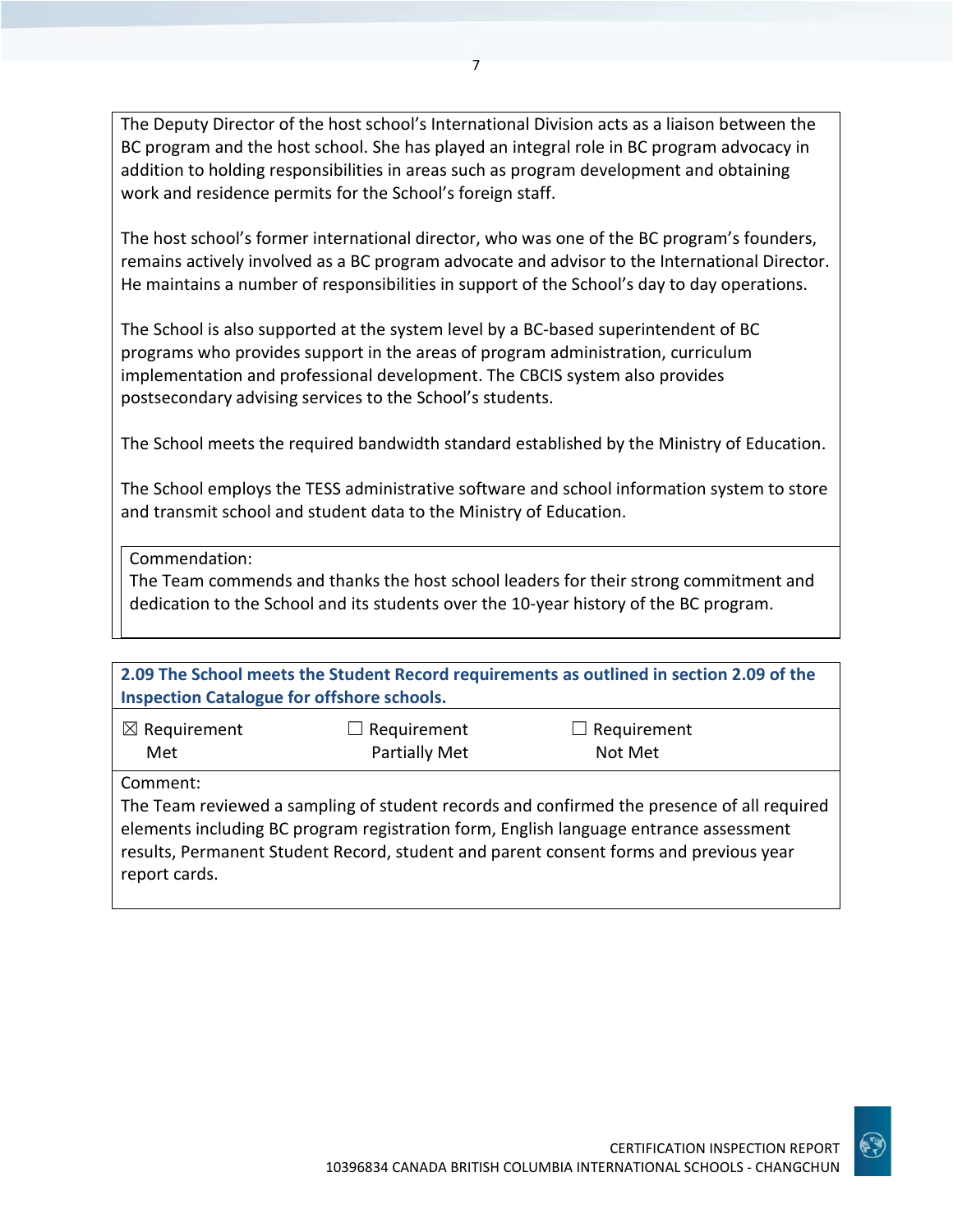## **2.10-2.18 The School meets the teacher certification requirements as outlined in sections 2.10-2.18 of the inspection catalogue for offshore schools.**

8

☒ Requirement Met

 $\Box$  Requirement Partially Met  $\Box$  Requirement

Not Met

Comment:

**The Team confirms that all authorized persons under the Agreement possess valid and current certification under the BC Ministry of Education.**

The Team reviewed a sampling of teacher files and confirmed the presence of all necessary elements including verification of British Columbia teacher certification, employment contract, teacher evaluations, BC Ministry of Education personal information consent form, contact information, work permit and residence permit.

The School employs three teacher assistants. The Team confirmed that each possesses a cleared criminal record check.

Staff are supported through various professional development opportunities provided by the CBCIS system of schools. Teachers at their six schools have access to resources, online professional learning community platforms, and workshops. CBCIS aspires to improve the level of system-wide networking occurring among teachers. The Team fully supports and encourages CBCIS to pursue this aspiration. Its network of schools is staffed by teachers with a wide range of backgrounds and abilities, many without a BC curriculum background, wide-ranging teaching assignments, and many cases where teachers are the only subjectmatter specialist in their school. The CBCIS network of schools also has a number of gifted and talented teachers who have much to contribute to the professional growth of their colleagues. The CBCIS system can strengthen the quality of instruction by developing interschool relationships, communities of practice, and networks of job-a-like teachers. A summer orientation and professional development session bringing together all CBCIS professional staff is one possible idea for beginning the process of building professional relationships.

#### Commendation:

The Team commends the CBCIS system for supporting its teachers through various professional development opportunities including but not limited to access to resources, online professional learning community platforms, and workshops.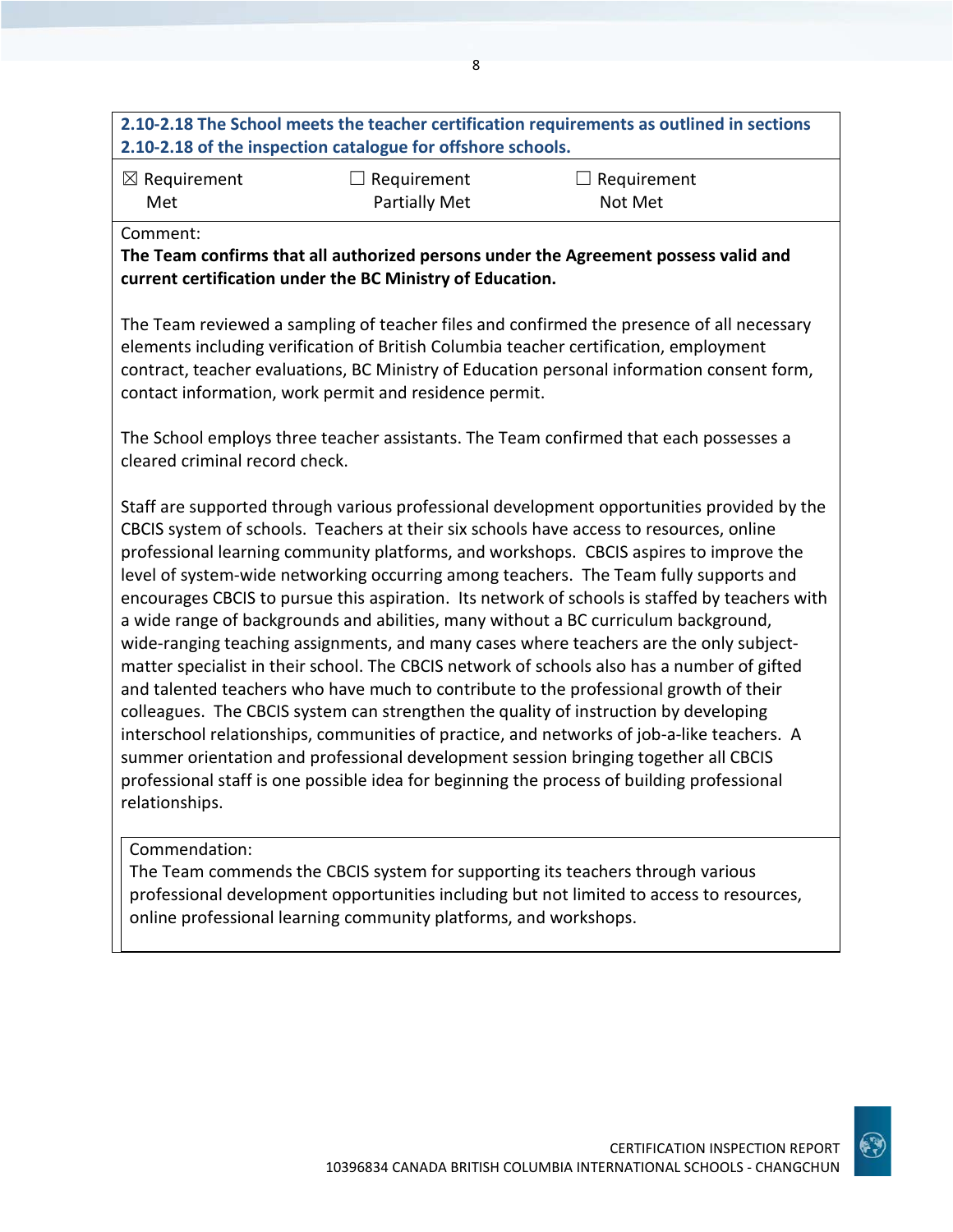|                                          |                                                                                               | 2.19 The School meets the requirements for curriculum implementation outlined in section                                                                                                                                                                                                                                                                                                                                                                                                                                                                                                                                                                                                                                                                                                                                                                                                                                                                                                                                           |
|------------------------------------------|-----------------------------------------------------------------------------------------------|------------------------------------------------------------------------------------------------------------------------------------------------------------------------------------------------------------------------------------------------------------------------------------------------------------------------------------------------------------------------------------------------------------------------------------------------------------------------------------------------------------------------------------------------------------------------------------------------------------------------------------------------------------------------------------------------------------------------------------------------------------------------------------------------------------------------------------------------------------------------------------------------------------------------------------------------------------------------------------------------------------------------------------|
| $\boxtimes$ Requirement<br>Met           | 2.19 of the inspection catalogue for offshore schools.<br>Requirement<br><b>Partially Met</b> | Requirement<br>Not Met                                                                                                                                                                                                                                                                                                                                                                                                                                                                                                                                                                                                                                                                                                                                                                                                                                                                                                                                                                                                             |
| Comment:<br>Commendation:<br>curriculum. | curriculum. The core competencies are an intentional part of the program. The                 | The School has fully implemented the new BC curriculum for grades 10 to 12. Course<br>overviews, unit plans, student learning experiences and assessment practices are reflective of<br>the foundational principles of the new curriculum. Staff have demonstrated resourcefulness,<br>creativity and innovation in providing a student-centred approach to implementing the new<br>competencies are implicitly embedded in many of the learning activities experienced by<br>students. The Team interviewed several grade 12 students who were genuinely appreciative<br>of their learning experiences over the past three years and indicated that they believed their<br>development of communications, thinking, teamwork, and independent study skills will leave<br>them well positioned to experience success in a post-secondary learning environment.<br>The Team commends the resourcefulness, creativity and innovation that staff have<br>demonstrated in providing a student-centred approach to implementing the new |
|                                          | as outlined in section 2.20 of the inspection catalogue for offshore schools.                 | 2.20 The School meets the requirements for English language assessment and acquisition                                                                                                                                                                                                                                                                                                                                                                                                                                                                                                                                                                                                                                                                                                                                                                                                                                                                                                                                             |
| $\boxtimes$ Requirement<br>Met           | $\Box$ Requirement<br><b>Partially Met</b>                                                    | Requirement<br>Not Met                                                                                                                                                                                                                                                                                                                                                                                                                                                                                                                                                                                                                                                                                                                                                                                                                                                                                                                                                                                                             |
| Comment:                                 | new students for the past two years no entrance assessment has taken place.                   | The School uses an English language entrance assessment developed for and used by all<br>CBCIS schools in China. It includes listening, vocabulary, grammar, reading comprehension,<br>writing, and an oral interview component. Since the School has not been permitted to enrol                                                                                                                                                                                                                                                                                                                                                                                                                                                                                                                                                                                                                                                                                                                                                  |
|                                          | English Language Arts courses students take during the year.                                  | Ongoing English language proficiency assessment is naturally embedded in the two grade 12                                                                                                                                                                                                                                                                                                                                                                                                                                                                                                                                                                                                                                                                                                                                                                                                                                                                                                                                          |
|                                          |                                                                                               | The Principal reports that ten of the thirteen grade 12 students are progressing well in terms                                                                                                                                                                                                                                                                                                                                                                                                                                                                                                                                                                                                                                                                                                                                                                                                                                                                                                                                     |

of English language proficiency. The three students who are struggling receive individualized attention from their English teacher who is also the principal, are grouped with more English proficient peers, receive help from the teaching assistant, and are provided extra time for assignments. There is ongoing dialogue between the Principal and the on-site teacher around strategies to help them be successful. Parents are kept up to date about the issues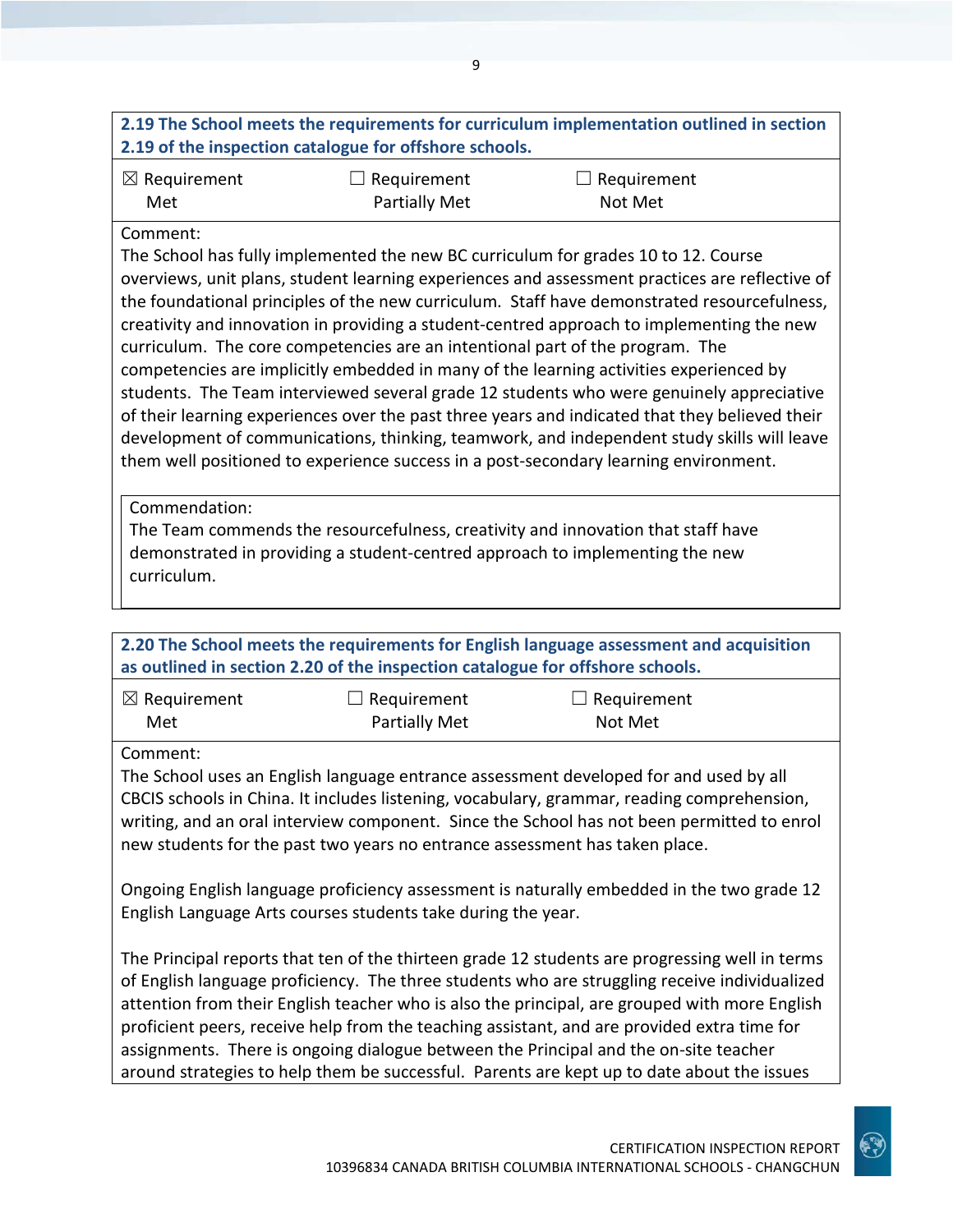and are being prepared for the possibility that success at a post-secondary institution will entail spending extra time developing English language proficiency prior to enrolling.

| for offshore schools.                          |                                                                                 | 2.21(a-e) The School meets the course credit requirements (equivalency, challenge,<br>exemptions and BAA courses) as outlined in section 2.21 (a-e) of the inspection catalogue                                                                                                                                                                                                                                                                                                                                                                                                                                                                                                                                                                                                                                                                                          |
|------------------------------------------------|---------------------------------------------------------------------------------|--------------------------------------------------------------------------------------------------------------------------------------------------------------------------------------------------------------------------------------------------------------------------------------------------------------------------------------------------------------------------------------------------------------------------------------------------------------------------------------------------------------------------------------------------------------------------------------------------------------------------------------------------------------------------------------------------------------------------------------------------------------------------------------------------------------------------------------------------------------------------|
| $\boxtimes$ Requirement<br>Met                 | $\sqsupset$ Requirement<br><b>Partially Met</b>                                 | Requirement<br>Not Met                                                                                                                                                                                                                                                                                                                                                                                                                                                                                                                                                                                                                                                                                                                                                                                                                                                   |
| Comment:                                       | time. There have been no requests for credits through equivalency or challenge. | There are no BAA courses or exempted courses taught by locally certified teachers at this                                                                                                                                                                                                                                                                                                                                                                                                                                                                                                                                                                                                                                                                                                                                                                                |
|                                                | the educational program guides for each course.                                 | 2.21(f-g) The School meets the course overview/course planning requirements as outlined<br>in Schedule B Part I, 2. (e) of the Agreement; namely, that all BC program courses offered in<br>the School meet or exceed the ministry learning outcomes/learning standards identified in                                                                                                                                                                                                                                                                                                                                                                                                                                                                                                                                                                                    |
| $\boxtimes$ Requirement<br>Met                 | $\Box$ Requirement<br><b>Partially Met</b>                                      | Requirement<br>Not Met                                                                                                                                                                                                                                                                                                                                                                                                                                                                                                                                                                                                                                                                                                                                                                                                                                                   |
| Comment:<br>learning are significant features. |                                                                                 | The Team reviewed course outlines, and unit plans. Each course has an overview and unit<br>plans that include content, teaching/learning strategies, assessment and evaluation methods<br>that are linked to the BC learning standards. The Team found planning documents to be<br>thoughtfully prepared and focussed on student engagement. It was evident that students<br>are able to demonstrate their learning in multiple ways, engage in critical thinking and self-<br>reflection, and practise multiple forms of communication. Inquiry-based and project-based<br>Many staff of the CBCIS family of schools could benefit from the creativity demonstrated by<br>CBCIS-CC staff in designing learning experiences that are interesting, relevant and of value to<br>students. Staff are encouraged to share their expertise with staff at other CBCIS schools. |
| Commendation:                                  | allow students to demonstrate their learning in a variety of ways.              | The Team commends staff for their thoughtful and thorough planning for instruction, and the<br>creativity and resourcefulness that they have shown in designing learning experiences that                                                                                                                                                                                                                                                                                                                                                                                                                                                                                                                                                                                                                                                                                |

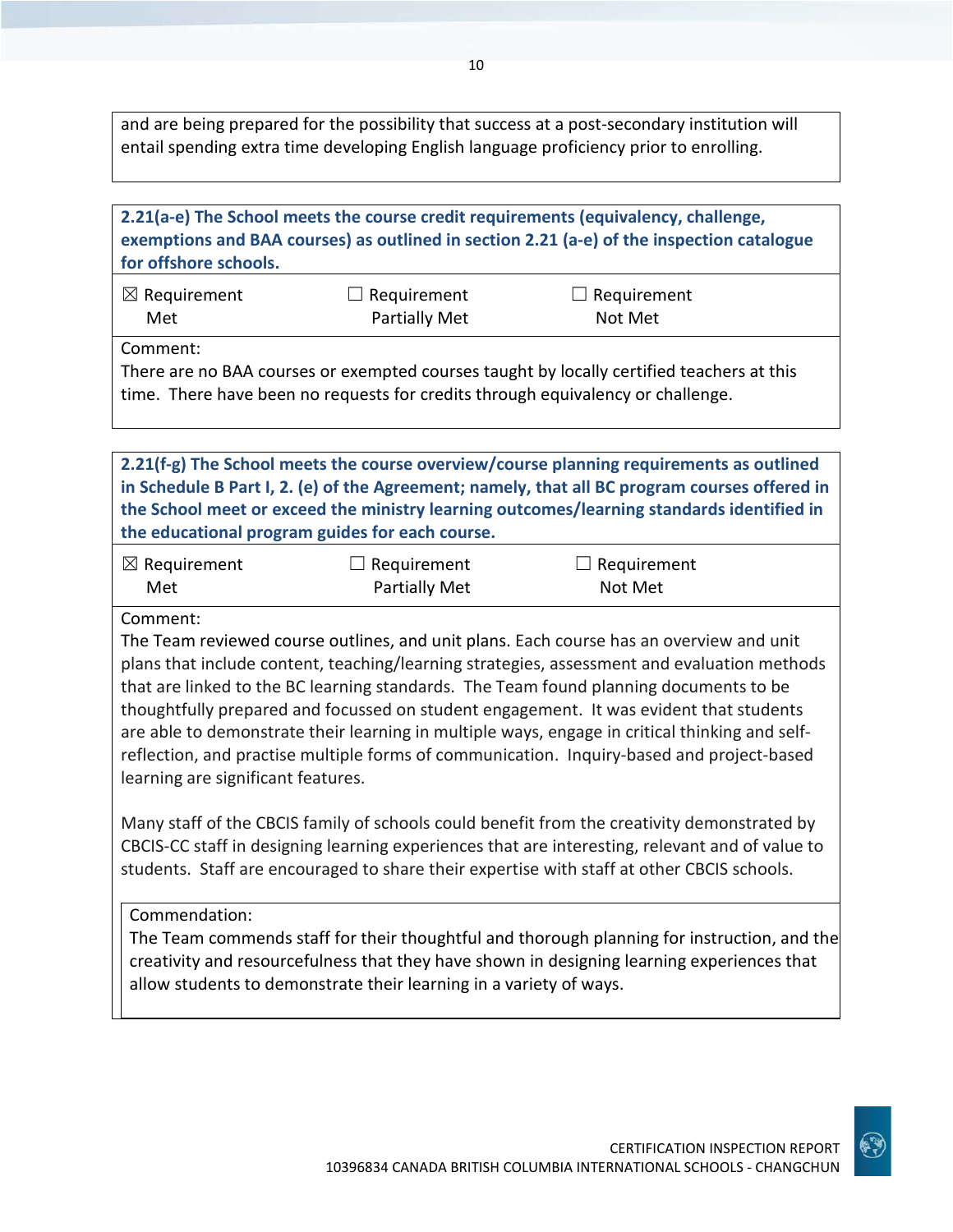**2.22 The School meets the instructional time allotment requirements as outlined in section 4.5 of the inspection catalogue for offshore schools, including the requirements set out in sections 1.1 to 6, with the exception of s. 4(5)(b), 4 (6), 5 (8)(a) and (d) and s. 5.3 of Ministerial Order 41/91, the Educational Standards Order, enacted under the Independent School Act.**

| $\boxtimes$ Requirement | $\Box$ Requirement   | $\Box$ Requirement |  |
|-------------------------|----------------------|--------------------|--|
| Met                     | <b>Partially Met</b> | Not Met            |  |

Comment:

The School exceeds the required number of instructional hours. Students complete two English Language Arts courses in their grade 12 year. Although the School is semestered, Career Life Connections is scheduled for the entire year.

**2.23 The School meets the assessment methods requirements as outlined in section 2.23 of the inspection catalogue for offshore schools.** ☒ Requirement Met  $\Box$  Requirement Partially Met  $\Box$  Requirement Not Met Comment: There was evidence of the use of both formative and summative assessment practices. Students are able to demonstrate their learning in a variety of ways and receive regular and frequent feedback. Students are actively involved in peer and self-assessment. The use of teacher and student developed rubrics for assessment purposes is commonplace. At the time of the inspection, grade 12 students were preparing to write the provincial Numeracy assessment. Extensive work on vocabulary had been undertaken over the past month. The results of the Literacy and Numeracy assessments for 2019/20 were not known at the time of the inspection. In the previous year, 78% of the students scored 3 or 4 (proficient, extending) on the Numeracy assessment. The School's graduation rate has historically exceeded the average for all BC offshore, public and independent schools. 100% of the class of 2020 graduated last June. This is the second consecutive year at 100%. Ten of the sixteen students are now enrolled in Ontario, three in Alberta, one in Quebec, and two in the United Kingdom.

#### Commendation:

The School is to be commended for its graduation rate which has historically exceeded the average for all BC offshore, public and independent schools. It has been 100% for the last two years.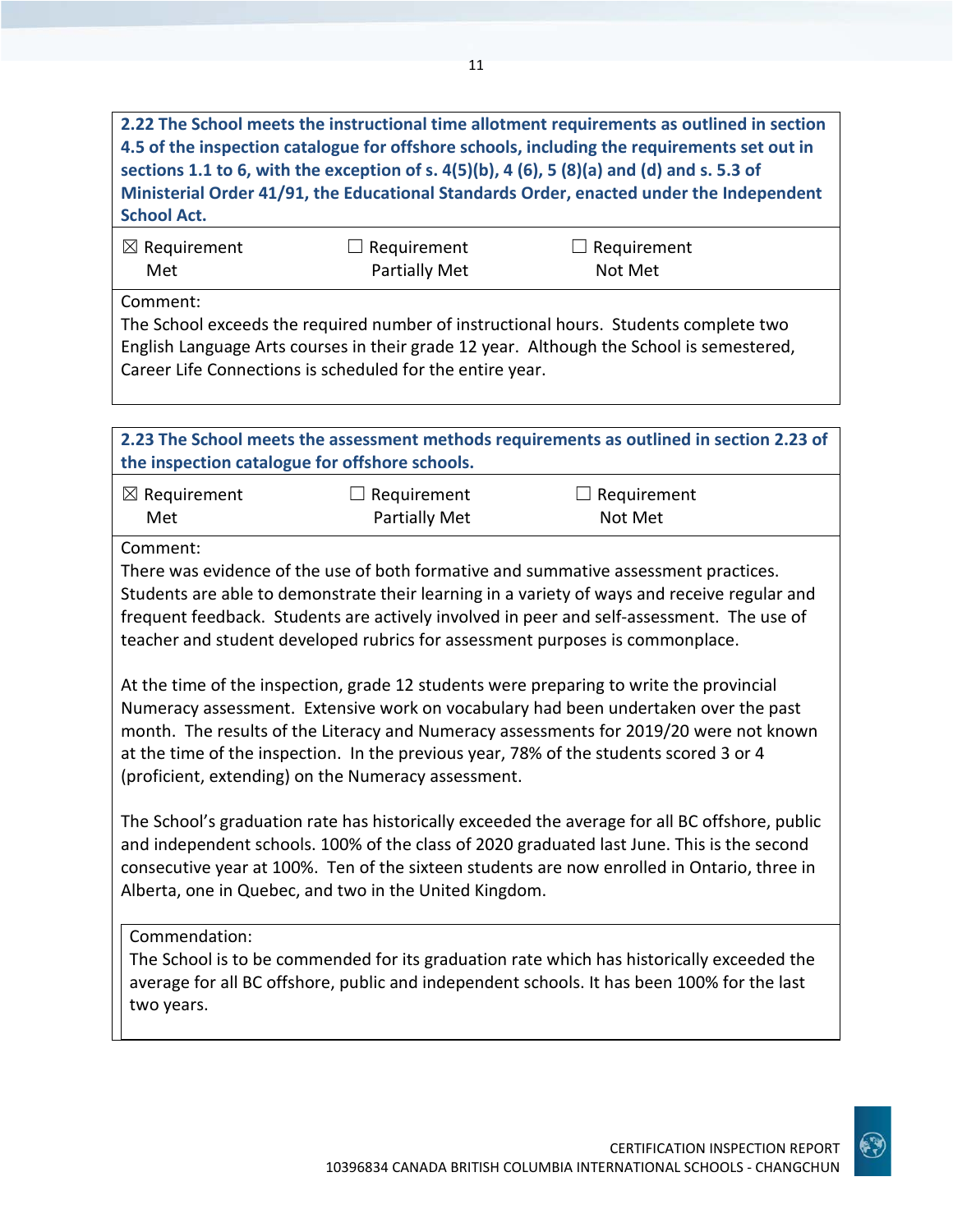## **2.24 The School meets the learning resources requirements as outlined in section 2.24 of the inspection catalogue for offshore schools.**

| $\boxtimes$ Requirement | $\Box$ Requirement | $\Box$ Requirement |
|-------------------------|--------------------|--------------------|
| Met                     | Partially Met      | Not Met            |

#### Comment:

The library has a sufficient collection of fiction and non-fiction to support the School's silent reading program and curriculum-based research. All students are registered in the School's library management system and encouraged to use the collection for research purposes or pleasure reading.

Two computer labs are available for use and Wi-Fi is available throughout the campus, however reliability is sometimes an issue. Students tend to use their own devices as hotspots in classes.

The School's textbook collection is ample. Print resources are reviewed and updated on an annual basis. The superintendent for the CBCIS system works with his schools to prepare an annual order. Online resources are increasingly being used by staff and students to address learning standards.

**2.25 The School meets the student progress report requirements as outlined in section 2.25 of the inspection catalogue for offshore schools.**

| $\boxtimes$ Requirement | $\Box$ Requirement   | $\Box$ Requirement |
|-------------------------|----------------------|--------------------|
| Met                     | <b>Partially Met</b> | Not Met            |

Comment:

The School provides four formal reports. Opportunities for parent/teacher/student interviews follow as needed. At least one informal report is undertaken each semester. A review of a sampling of report cards dated April 2020 indicated that provision was made for including a letter grade scale and attendance / tardiness reporting in response to a suggestion contained in the previous inspection report.

The TESS student management system still appears to ineffectively provide attendance data for report cards. This problem was identified in previous CBCIS inspection reports.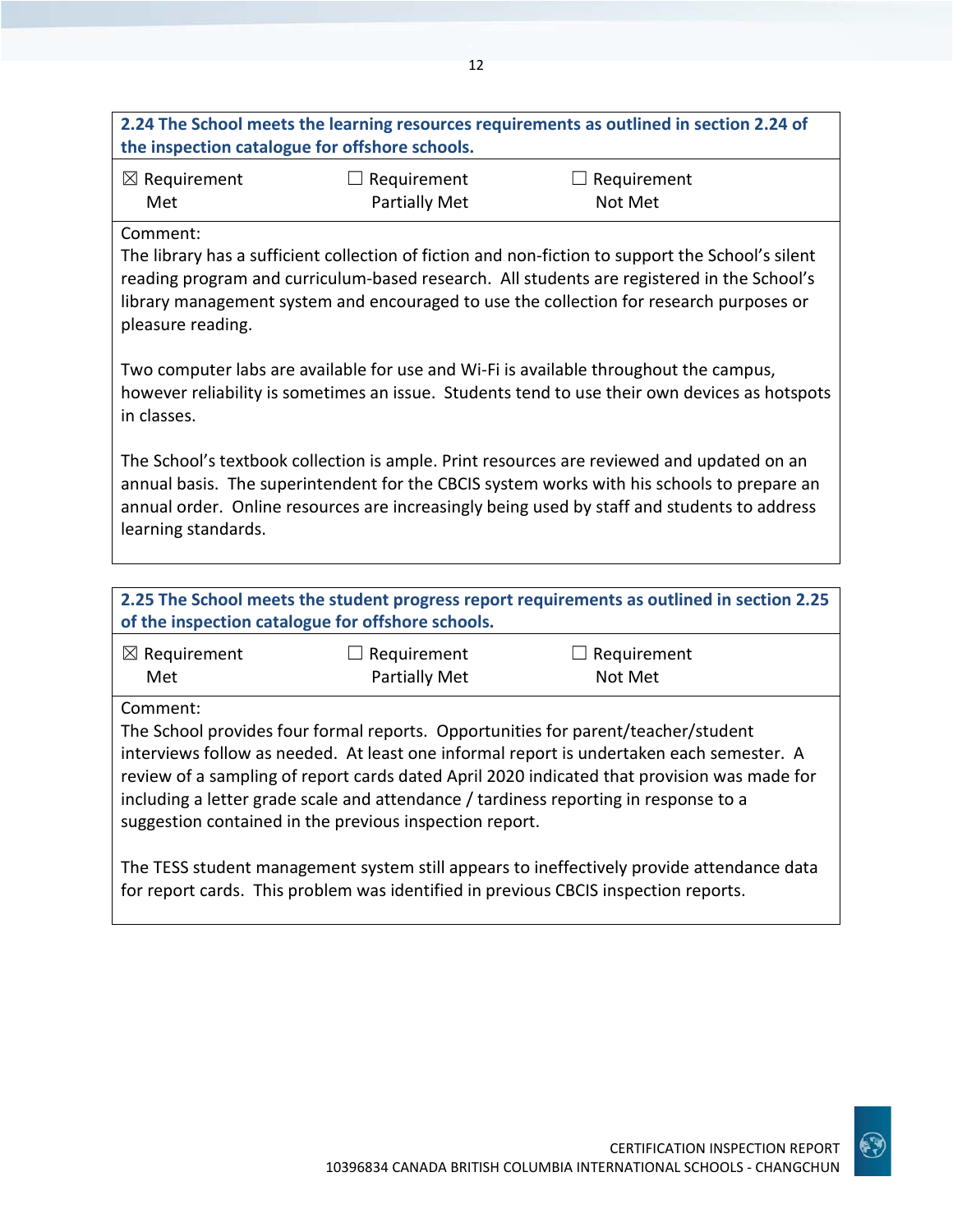## **2.26 The School meets the parent/student handbook requirements as outlined in section 2.26 of the inspection catalogue for offshore schools.**

| $\boxtimes$ Requirement | $\Box$ Requirement | $\Box$ Requirement |
|-------------------------|--------------------|--------------------|
| Met                     | Partially Met      | Not Met            |

Comment:

The Team verified that the parent/student handbook meets the requirements as outlined in section 2.26 of the inspection catalogue. It contains sections related to student conduct, introduction of School staff, overview of the BC educational program, admission requirements, emergency procedures and parental appeals.

## **2.27 The School meets the teacher handbook requirements as outlined in section 2.27 of the inspection catalogue for offshore schools.**

| $\boxtimes$ Requirement | $\Box$ Requirement   | $\Box$ Requirement |  |
|-------------------------|----------------------|--------------------|--|
| Met                     | <b>Partially Met</b> | Not Met            |  |

Comment:

The Team confirmed that the teacher handbook is comprehensive and meets the requirements as outlined in section 2.27 of the inspection catalogue.

It is prepared centrally by the CBCIS system and contains content related to professional matters, school organization, assessment and evaluation, and school policies and procedures. It contains details of the system's teacher evaluation procedures as well as staff resolution policy and procedures.

**2.28 The School meets the distributed learning requirements as outlined in section 18 of the Agreement and section 2.28 of the inspection catalogue for offshore schools.**

| $\boxtimes$ Requirement | $\Box$ Requirement | $\Box$ Requirement | $\Box$ Not |
|-------------------------|--------------------|--------------------|------------|
| Met                     | Partially Met      | Not Met            | Applicable |

Comment:

The School is currently offering two distributed learning courses, Pre-Calculus 12 (17 students) and Chemistry 12 (9 students). It plans to offer Calculus 12 and Physics 12 and/or Biology 12 in the second semester. All courses are provided through the approved service provider Global Education. The Team obtained instructor-specific course outlines for Pre-Calculus 12 and Chemistry 12 and determined that they are appropriate matches to the BC curriculum.

A BC-certified teacher works with one Chinese instructor to provide onsite supervision of the distributed learning classes.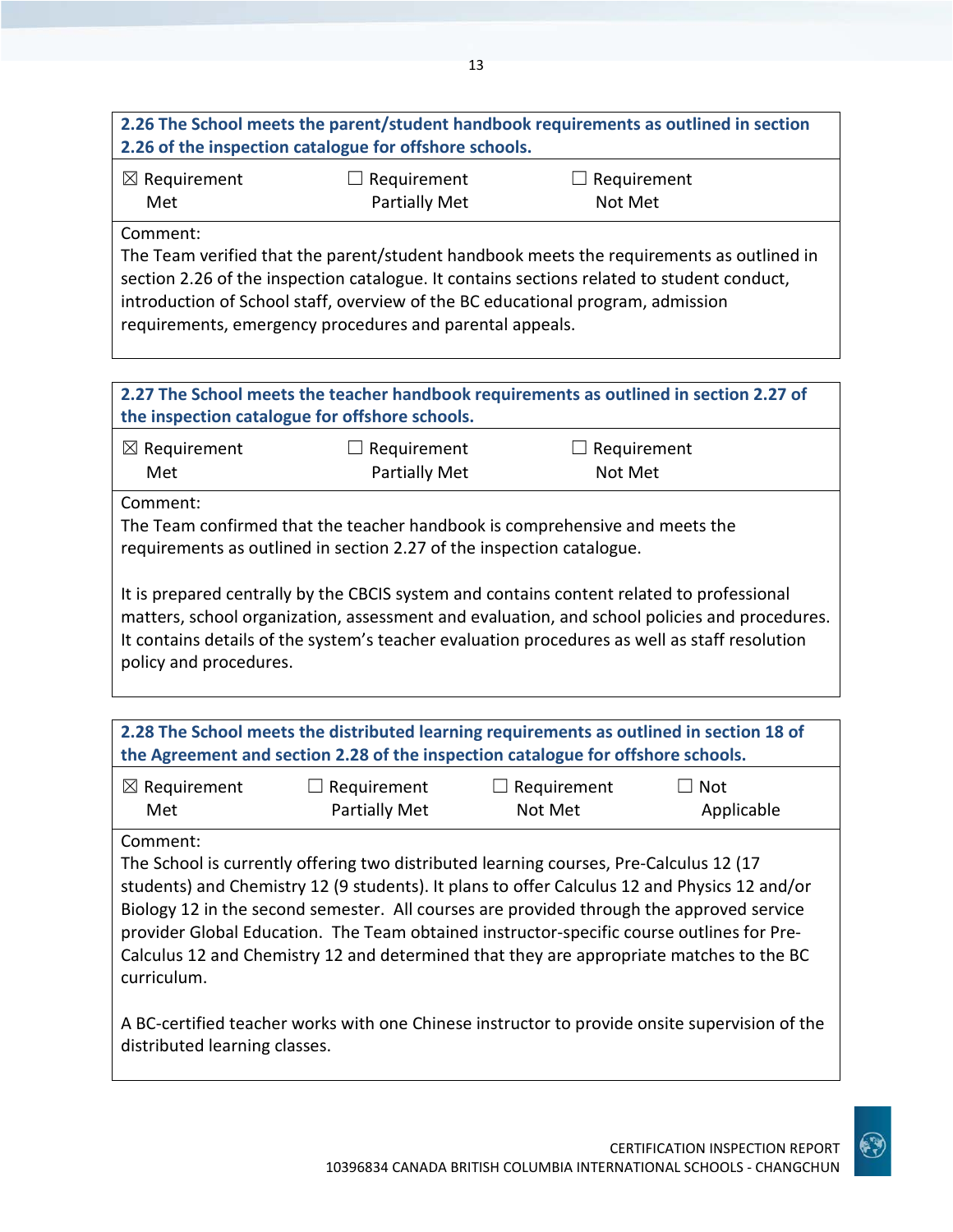Equivalency reviews of distributed learning courses have become a requirement for the 2020/21 school year. It is suggested that the School work with the superintendent of CBCIS schools to develop an equivalency policy that provides guidance and direction to its schools in undertaking a review of all distributed learning courses to ensure that there is an appropriate match to the BC curriculum.

## **CONCLUSION**

## **Commendations**

**The Inspection Team wishes to recognize the Owner/Operator, Principal, staff, CBCIS superintendent and Offshore School Representative of Canada British Columbia School - Changchun for:**

- ensuring that the current thirteen grade 12 students, the only cohort remaining in the School at this time, have a successful year, are well positioned to make informed choices regarding their post-secondary plans and their parents are well informed of the educational pathways open to them.
- the oversight and support of the School demonstrated by the Principal despite having to continue to work remotely. He is also to be commended for developing positive productive working relationships with the onsite staff, for providing strong support to his teacher colleague and supporting the School's remaining students as they complete their grade 12 studies and prepare for the next stage in their education journey.
- the resourcefulness, creativity and innovation that staff have demonstrated in providing a student-centred approach to implementing the new curriculum
- the thoughtful and thorough planning for instruction provided by staff, and the creativity and resourcefulness that they have shown in designing learning experiences that allow students to demonstrate their learning in a variety of ways.
- the School's high graduation rate which has historically exceeded the average for all BC offshore, public and independent schools. It has been 100% for the last two years.
- providing support across the CBCIS network of schools through various professional development opportunities for teachers including but not limited to access to resources, online professional learning community platforms, and workshops.

#### **The Inspection Team also wishes to recognize**

The host school, Vice-Director of International Programs, International Programs Advisor and the Chinese staff associated with the BC program. They have been most helpful and accommodating during these pandemic-fueled challenging times. Their efforts to persuade the higher education authorities of the BC program's value and its desire to continue to serve students is also appreciated. They are highly commended for their support. The Team